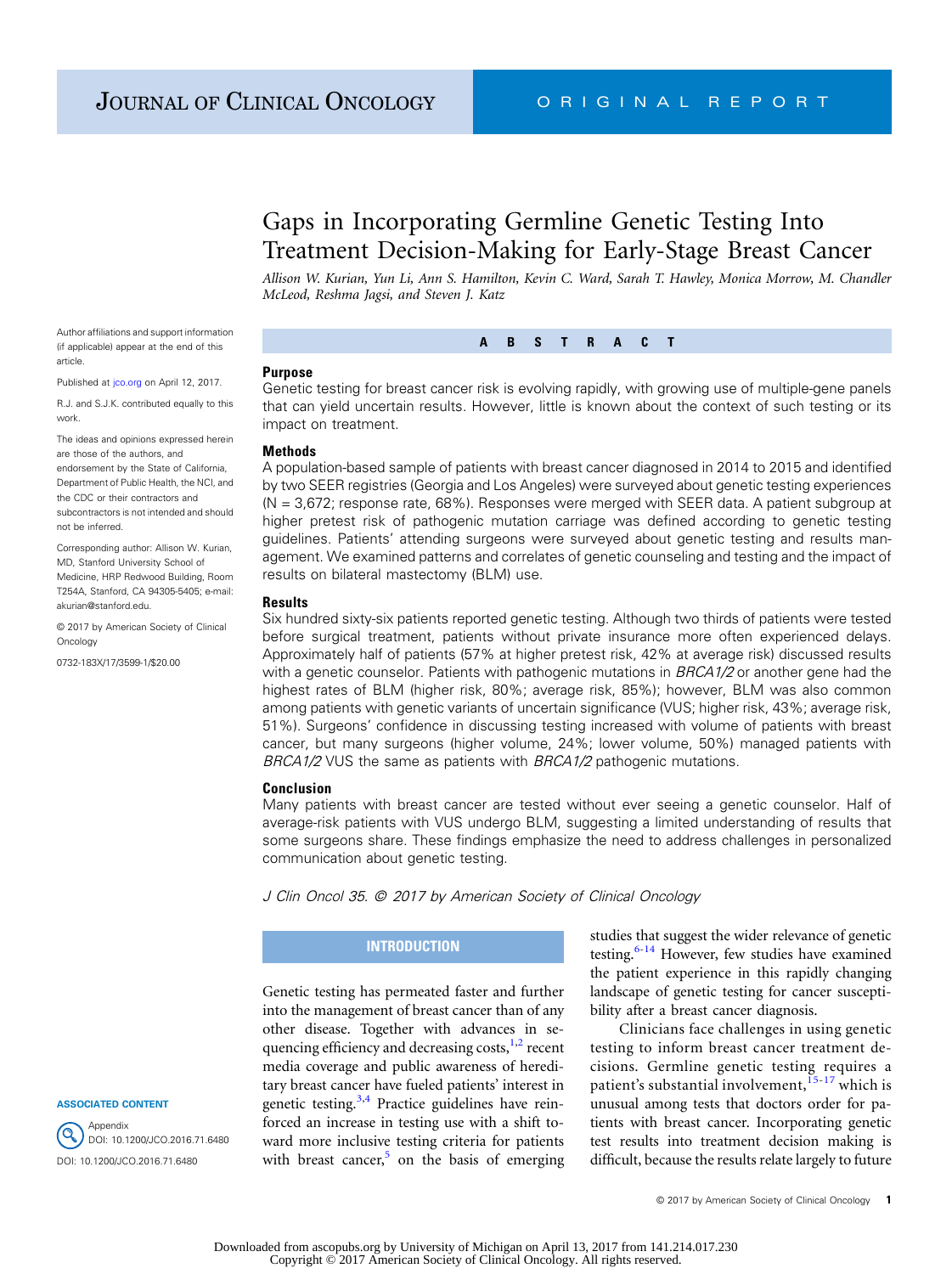cancer risks of the patient and her relatives. Pretest counseling is demanding because it requires assessment both of the patient's risk of mutation carriage and her desire for testing. Furthermore, results are increasingly complex because multiple-gene panel testing often yields pathogenic mutations with poorly defined cancer risks, along with a high rate of genetic variants of uncertain significance (VUS).<sup>[6,7,9](#page-6-0),[18,19](#page-6-0)</sup> However, the genetic counselor workforce is insufficient to meet the growing demand for timely incorporation of testing into treatment decisions.<sup>[20](#page-6-0)</sup> Thus, surgeons, medical oncologists, and other physicians may feel increasing pressure to counsel patients about genetic testing. Given the many competing management priorities for patients newly diagnosed with breast cancer and the limited genetic experience and confidence of some clini-cians, this counseling will be difficult.<sup>[21,22](#page-7-0)</sup> In this challenging context, it may be particularly hard to target the right patient for the right test, counsel her about the implications of her results, and incorporate test results into timely treatment decision making.

We recently reported that genetic counseling and testing are not well matched to clinical need, even among patients with higher pretest risk of genetic mutation carriage.<sup>[23](#page-7-0)</sup> Yet little is known about testing logistics and timing in the cancer management workflow. There is growing concern about the impact of increasingly complex results on treatment decision making, particularly if patients do not receive expert genetic counseling.<sup>[24](#page-7-0)</sup> We examined the patterns, correlates, and timing of genetic counseling and testing, and the impact of results on surgical decisions, in a large, diverse, population-based sample of patients newly diagnosed with breast cancer. We also examined attending surgeons' perspectives and attitudes about integrating testing into treatment decision making.

# **METHODS**

#### Study Sample and Data Collection

After institutional review board approval, we selected women age 20 to 79 years with stages 0 to II breast cancer who were reported to the SEER registries of Georgia and Los Angeles County. Eligible patients were identified via pathology reports from surgical procedures. Patients diagnosed in 2014 to 2015 were selected approximately 2 months after surgery. Patients with stage III or IV disease, tumors greater than 5 cm, or greater than three involved nodes were excluded. Black, Asian, and Hispanic women were oversampled in Los Angeles, as we previously reported. $25$  Questionnaire content was developed using a conceptual framework, research questions, and hypotheses. We developed measures drawing from the literature and our prior research. $26,27$  $26,27$  We assessed content validity, including systematic review by design experts, cognitive pretesting with patients, and clinical pilot studies.<sup>2</sup>

### Data Collection

Patient surveys were mailed approximately 2 months after surgery. We provided a \$20 cash incentive and used a modified Dillman method,<sup>2</sup> including reminders to nonrespondents. All materials were in English. We added Spanish-translated materials for all women with surnames suggesting Hispanic ethnicity. Survey responses were merged with SEER data. Nearly all patients (98%) reported their surgeon's name, and these doctors were surveyed (using a similar Dillman approach) toward the end of the patient data collection period.

#### Measures

Patients provided information about genetic testing (defined as "testing for cancer risk, often called BRCA tests or multi-gene panel tests"),

including discussion with any health professional (yes or no), counseling receipt (phrased as "Did you have a counseling session with a genetic counseling expert—that is, an appointment where the whole discussion is about genetic risk for breast cancer?"; yes or no), and testing receipt (yes or no). Patients reported test timing (before diagnosis, after diagnosis but before surgery, or after surgery) and results (no mutations; a mutation in a gene [BRCA1, BRCA2, or another] that increases the risk of breast cancer; a mutation in a gene [BRCA1, BRCA2, or another] but not one that is known to increase the risk of breast cancer, sometimes called a VUS; other or unknown).

Patients reported on health care provider(s) who ordered the genetic test and who discussed results with them (surgeon, medical oncologist, primary care provider, genetic counselor, or other). Patients reported surgical procedures (lumpectomy, mastectomy on one breast, or mastectomy on both breasts). Race or ethnicity (Hispanic, non-Hispanic black, non-Hispanic Asian, or non-Hispanic white); family history of breast, ovarian, and other cancers (yes or no, number and relationship of affected relatives); Ashkenazi Jewish ancestry (yes or no); insurance coverage (Medicaid, Medicare, private or other insurance, or not insured); education (at least some college or less); and household income  $(<$  \$40,000, \$40,000 to \$89,999, or  $\ge$  \$90,000) were self-reported by patients.

SEER registries provided age at diagnosis (years), cancer stage (0, I, or II), and biomarkers including expression of estrogen receptor, progesterone receptor, and human epidermal growth factor receptor 2. Tumors lacking estrogen receptor, progesterone receptor, and human epidermal growth factor receptor 2 expression were considered triple negative.

We constructed a measure of higher risk for genetic mutation carriage based on criteria for hereditary breast/ovarian cancer syndrome testing according to guidelines of the National Comprehensive Cancer Network, contemporaneous to patients' diagnosis dates. Patients were categorized as higher risk if they had one or more of the following: age at breast cancer diagnosis  $\leq$  45 years; triple-negative breast cancer diagnosed at age less than 60 years; any relative with ovarian cancer, sarcoma, or male breast cancer; two or more first-degree relatives with breast cancer (for patients diagnosed at age  $\leq 50$  years, one or more first-degree relative with breast cancer); Ashkenazi Jewish ancestry; or family history of a mutation conferring high risk (eg, BRCA1/2).

Surgeons were asked about the number of new patients with breast cancer they had treated in the past year. We asked surgeons about confidence in discussing the pros and cons of genetic testing with patients and how often they did the following for patients who were testing candidates: refer patient for genetic counseling; order testing without counseling referral; and delay surgery until testing results are obtained. We also asked surgeons whether they would offer breast-conserving therapy to some BRCA1/2 mutation carriers as a reasonable option or manage a patient with a BRCA1/2 VUS the same way as a BRCA1/2 mutation carrier.

### Statistical Methods

We conducted descriptive statistics and examined the patterns and timing of testing and results discussion. We used two separate logistic regression models to model the following two outcomes: bilateral mastectomy (BLM) receipt (yes or no) and whether testing occurred after surgery (yes or no). Both models considered the following potential predictors: pretest risk of pathogenic mutation carriage, age, race or ethnicity, insurance, study site, education, comorbidities, and cancer stage ([Table 1](#page-2-0)). We retained test results and pretest risk in the BLM model regardless of statistical significance, given their relevance. In both models, we used a backward-selection method predictive modeling approach to eliminate variables that did not reach a significance level of  $P = .10$ . On the basis of the BLM model, we calculated the adjusted probability of BLM for a typical patient who is non-Hispanic white, older than age 50 years, and privately insured.

Patient respondents were more likely to be white or have stage I cancer ( $P < .05$ ) than nonrespondents, and response rates differed slightly between two study sites ( $P < .001$ ). Survey design and nonresponse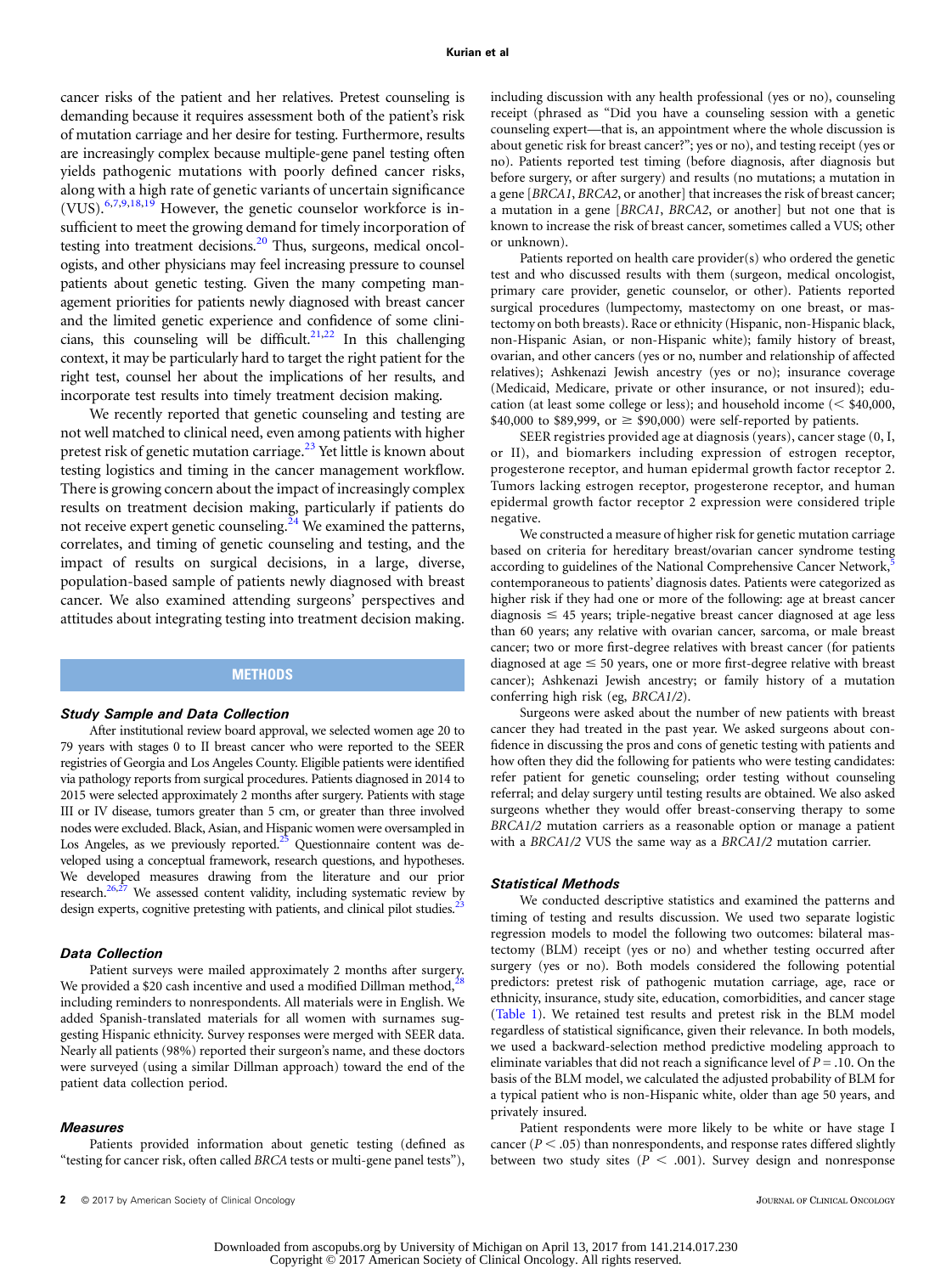<span id="page-2-0"></span>

|                                                                   | Weighted % of Patients |
|-------------------------------------------------------------------|------------------------|
| Characteristic                                                    | $(N = 666)$            |
| Genetic test result                                               | 72                     |
| No pathogenic mutation or VUS<br>VUS only, no pathogenic mutation | 9                      |
| Pathogenic mutation in BRCA1/2 or                                 | $\overline{7}$         |
| another gene that increases                                       |                        |
| risk of breast cancer                                             |                        |
| Missing                                                           | 12                     |
| Age at time of survey, years<br>$\geq 50$                         | 64                     |
| < 50                                                              | 36                     |
| Mean age (standard deviation)                                     | 56.0 (0.48)            |
| Study site                                                        |                        |
| Georgia                                                           | 53                     |
| Los Angeles County                                                | 47                     |
| Race/ethnicity                                                    |                        |
| White                                                             | 56                     |
| <b>Black</b><br>Hispanic                                          | 18<br>14               |
| Asian                                                             | 9                      |
| Other/unknown/missing                                             | 3                      |
| Education                                                         |                        |
| High school graduate or less                                      | 18                     |
| Some college                                                      | 31                     |
| College graduate or more                                          | 48<br>3                |
| Missing<br>Partnered                                              |                        |
| No                                                                | 31                     |
| Yes                                                               | 67                     |
| Missing                                                           | 2                      |
| Annual family income, \$                                          |                        |
| < 20,000                                                          | 8                      |
| 20,000-60,000                                                     | 26<br>52               |
| $\geq 60,000$<br>Unknown                                          | 14                     |
| Insurance status                                                  |                        |
| Medicaid                                                          | 7                      |
| Medicare or Veterans Affairs                                      | 18                     |
| Private or other                                                  | 62                     |
| None                                                              | 14                     |
| No. of comorbidities*<br>0                                        | 81                     |
| 1                                                                 | 16                     |
| >1                                                                | 3                      |
| Tumor grade                                                       |                        |
| 1                                                                 | 22                     |
| 2                                                                 | 40                     |
| 3                                                                 | 34                     |
| Missing                                                           | 4                      |
| Cancer stage<br>0                                                 | 22                     |
| $\mathsf{I}$                                                      | 48                     |
| $\mathsf{II}$                                                     | 27                     |
| Missing                                                           | 3                      |
| Tumor size, cm                                                    |                        |
| $\leq$ 1                                                          | 30                     |
| $> 1, \leq 2$<br>$> 2, \leq 5$                                    | 36<br>28               |
| Missing                                                           | 6                      |
| Tumor ER and PR expression                                        |                        |
| ER positive only                                                  | 9                      |
| PR positive only                                                  | $\mathbf{0}$           |
| ER and/or PR positive                                             | 72                     |
| Missing                                                           | 19                     |
| (continued in next column)                                        |                        |

| <b>Table 1.</b> Demographic and Clinical Characteristics of Patients Who Reported<br>Undergoing Genetic Testing (continued) |                                       |  |  |
|-----------------------------------------------------------------------------------------------------------------------------|---------------------------------------|--|--|
| Characteristic                                                                                                              | Weighted % of Patients<br>$(N = 666)$ |  |  |
|                                                                                                                             |                                       |  |  |

| Tumor HER2 status<br>Negative<br>Positive<br>Missing | 66<br>10<br>25 |
|------------------------------------------------------|----------------|
| Lymph nodes involved by tumor<br>N <sub>o</sub>      | 82             |
| Yes                                                  | 16             |
| Missing                                              | 2              |
| Surgical treatment                                   |                |
|                                                      |                |
| Breast-conserving surgery                            | 55             |
| Unilateral mastectomy                                | 15             |
| Bilateral mastectomy                                 | 29             |
| Missing                                              |                |
| Pretest risk of pathogenic mutation carriaget        |                |
| Average risk                                         | 39             |
| Higher risk                                          | 59             |
| Missing                                              | $\overline{2}$ |

Abbreviations: ER, estrogen receptor; HER2, human epidermal growth factor receptor 2; PR, progesterone receptor; VUS, variant of uncertain significance. \*Comorbidities: None, one, or two or more of the following four major comorbid conditions: stroke, myocardial infarction, diabetes, or chronic obstructive pulmonary disease.

†Patients were categorized as higher risk if they had one or more of the following: age at breast cancer diagnosis  $\leq 45$  years; bilateral breast cancer; triplenegative breast cancer diagnosed at age  $< 60$  years; any relative with ovarian cancer, sarcoma, or male breast cancer; two or more first-degree relatives with breast cancer (or, for patients diagnosed at age  $\leq$  50 years, one or more firstdegree relative with breast cancer); Ashkenazi Jewish ancestry; or family history of a deleterious genetic mutation (BRCA1/2 or another mutation associated with increased breast cancer risk, eg, TP53). All other patients were categorized as average risk.

weights were used in all analyses to compensate for the differential probability of patient selection and survey nonresponse among subgroups with various demographic and/or clinical characteristics.<sup>[23](#page-7-0),[29-31](#page-7-0)</sup> We used an inverse probability weighting method as a sensitivity analysis on missing data and reached similar conclusions (results not shown). Surgeon responses were analyzed according to volume of patients with newly diagnosed breast cancer seen in the last year, categorized as low (zero to 20 patients), moderate (21 to 50 patients), and high ( $\geq$  51 patients). All analyses were conducted using SAS Version 9.4 (SAS Institute, Cary, NC).

# **RESULTS**

### Patient Results

Patient characteristics. We selected 3,930 women diagnosed in 2014 to 2015. Among these patients, 258 were ineligible as a result of having prior cancer diagnosis or stage III or IV disease; having residence outside the SEER registry area; or being deceased, too ill, or unable to complete a survey in Spanish or English. Of the 3,672 eligible women remaining, 1,170 could not be contacted or did not participate, leaving 2,502 respondents (68%). As described earlier, all analyses were weighted to control for potential bias as a result of nonresponse. We excluded 115 women as a result of bilateral cancer, 1,535 women as a result of no genetic testing, and 186 women as a result of no information on tumor laterality or testing. This left 666 patients (30%) who reported genetic testing as the analytical sample (Appendix [Fig A1,](#page-9-0) online only). The sample was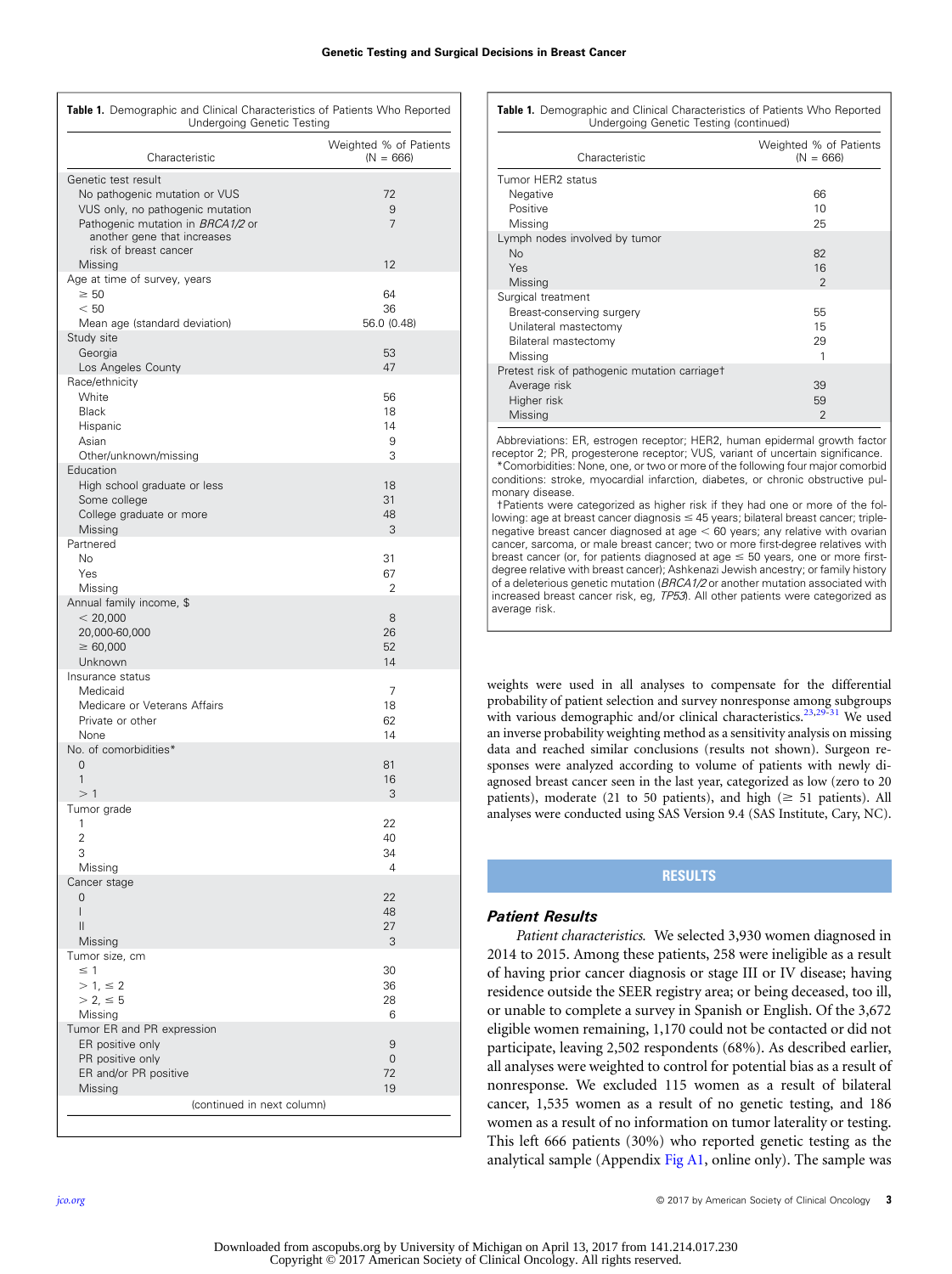racially diverse, with 57% non-Hispanic whites, 18% blacks, 14% Hispanics, and 9% Asians [\(Table 1\)](#page-2-0).

Timing, ordering, and discussion of genetic testing. Among all tested patients, 59% met criteria for higher pretest risk of mutation carriage (higher risk), and 39% did not (average risk; [Table 1](#page-2-0)). Test timing was as follows: before diagnosis (higher risk, 6%; average risk, 2%), after diagnosis but before surgery (higher risk, 67%; average risk, 64%), and after surgery (higher risk, 27%; average risk, 34%; Table 2). Providers who ordered testing were surgeons (higher risk, 48%; average risk, 42%), medical oncologists (higher risk, 31%; average risk, 40%), and genetic counselors (higher risk, 21%; average risk, 18%). Patients reported results discussion by surgeons only (higher risk, 19%; average risk, 18%), medical oncologists only (higher risk, 17%; average risk, 31%), genetic counselors only (higher risk, 57%; average risk, 42%), and multiple health professionals (high risk, 7%; average risk, 10%).

Correlates of testing delay. Because genetic test results may inform surgery decisions, we defined delay as testing after surgery. In a multivariable model adjusted for age, race, education, stage, comorbidities, and study site, the only factors associated with delay were insurance and pretest risk. Compared with patients with private insurance, patients were more likely to be tested after surgery if they had Medicare (odds ratio [OR], 2.6; 95% CI, 1.6 to 4.2), Medicaid (OR, 2.3; 95% CI, 1.1 to 4.5), or no insurance (OR, 2.5; 95% CI, 1.5 to 4.3). Average-risk patients were more likely than higher- risk patients to be tested after surgery (OR, 1.4; 95% CI, 1.0 to 2.1)

Genetic testing results and surgical decisions. Among tested patients ( $n = 666$ ), 72% stated no mutation was detected, 9% indicated VUS, and 7% indicated a mutation in BRCA1/2 or another risk-associated gene; 12% of patients did not report results [\(Table 1](#page-2-0)). [Figure 1](#page-4-0) shows adjusted ORs from a multivariable logistic regression model of BLM receipt. BLM recipients were more likely to have a pathogenic mutation ( $\nu$  no mutation; OR, 7.7; 95% CI, 3.9 to 15.3), be white ( $\nu$  black; OR, 3.2; 95% CI, 1.7 to 5), be age  $\leq$  50 years ( $v$   $>$  50 years; OR, 2.5; 95% CI, 1.6 to 3.9), and have private insurance ( $\nu$  Medicare; OR, 3.3; 95% CI, 1.6 to 6.9). [Figure 2](#page-4-0) shows adjusted probabilities of BLM by pretest risk and test results, calculated using the model from [Figure 1](#page-4-0) for a typical patient with non-Hispanic white race, age greater than 50 years, and private insurance. Higher-risk women were likely to have BLM (80%) if they had a pathogenic mutation, but less so if they had VUS (43%) or no mutation (34%). BLM receipt was similar in average-risk patients (85% with pathogenic mutation, 51% with VUS, and 30% with no mutation).

# Surgeon Results

A total of 377 surgeons responded (response rate, 78%); 38% had a lower volume of patients (one to 20 patients with breast cancer in prior year), 30% had a moderate volume (21 to 50 patients), and 29% had a higher volume ( $> 51$  patients), with 3% missing data. Confidence in discussing testing was higher among surgeons with higher (73%) versus lower (35%) volume [\(Fig 3](#page-5-0)). Up to one third of surgeons rarely referred patients for genetic counseling and ordered testing without referral. The minority of surgeons (17% of higher-volume surgeons and 38% of lowervolume surgeons) never delayed surgery for test results. Fewer than half of surgeons offered breast-conserving therapy to some BRCA1/2 mutation carriers (43% of higher-volume, 25% of moderate-volume, and 36% of lower-volume surgeons). Half of lower-volume surgeons and one quarter of higher-volume surgeons reported managing patients with BRCA1/2 VUS the same way as *BRCA1/2* mutation carriers ([Fig 3\)](#page-5-0).

# **DISCUSSION**

We examined experiences and perspectives on genetic testing in a large, diverse sample of patients with newly diagnosed breast cancer immediately after a major testing expansion. We also examined perspectives and attitudes of these patients' attending surgeons regarding genetic counseling, testing, and results management. We began accruing patients shortly after a US Supreme Court ruling against gene patents enabled the rapid entry of

| Factor                                                                | Average-Risk Patients |              | <b>Higher-Risk Patients</b> |            |
|-----------------------------------------------------------------------|-----------------------|--------------|-----------------------------|------------|
|                                                                       | Weighted %            | 95% CI       | Weighted %                  | 95% CI     |
| Clinician who ordered genetic test                                    |                       |              |                             |            |
| Surgeon                                                               | 42                    | 35 to 49     | 48                          | 42 to 54   |
| Medical oncologist                                                    | 40                    | 34 to 47     | 31                          | 26 to 36   |
| Genetic counselor                                                     | 18                    | 12 to 23     | 21                          | 16 to 25   |
| Clinician who discussed genetic test results<br>(mutually exclusive)* |                       |              |                             |            |
| Surgeon only                                                          | 18                    | 12 to 23     | 19                          | 14 to 23   |
| Medical oncologist only                                               | 31                    | 24 to 37     | 17                          | 13 to 21   |
| Genetic counselor                                                     | 42                    | 35 to 49     | 57                          | 52 to 63   |
| Multiple health professionalst                                        | 10                    | 6 to 14      |                             | 4 to 10    |
| When patient was tested                                               |                       |              |                             |            |
| Before diagnosis                                                      | $\overline{2}$        | $0.4$ to $4$ | 6                           | $4$ to $9$ |
| After diagnosis but before surgery                                    | 64                    | 57 to 70     | 67                          | 62 to 72   |
| After surgery to treat breast cancer                                  | 34                    | 28 to 40     | 27                          | 22 to 32   |

\*Excludes 36 patients who stated that their primary care physician or other health professionals, instead of surgeons, medical oncologists, or genetic counselors, discussed the genetic results with them.

†Either surgeon or medical oncologist discussed the genetic results.

 $\degree$  2017 by American Society of Clinical Oncology JOURNAL OF CLINICAL ONCOLOGY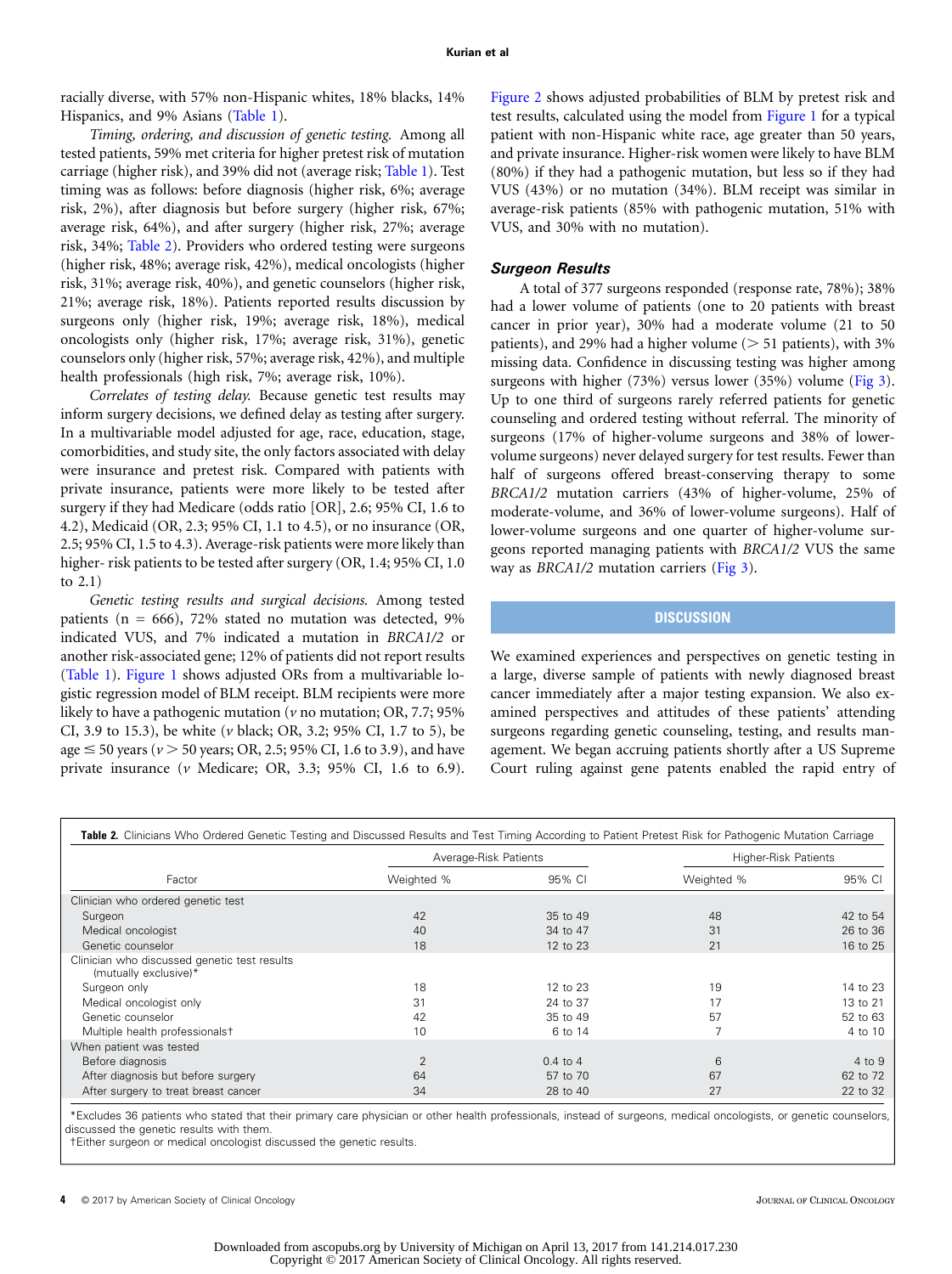<span id="page-4-0"></span>

Fig 1. Results from logistic regression model on the likelihood of receiving bilateral mastectomy (BLM). The model also controlled for geographic site as a potential confounder.

companies offering cheaper testing.<sup>[10](#page-6-0)</sup> Out-of-pocket costs for testing without insurance coverage have decreased from greater than \$3,000 in early 2013 to as low as \$250 today, increasing access. Simultaneously, the growth of multiplex panel testing markedly increased the complexity of results.<sup>[1](#page-6-0)</sup> This study offers a unique window into a transformative period for precision medicine and the challenge of implementing advances in genomic technology into breast cancer treatment.

Effective genetic testing requires clinicians to assess pretest risk, counsel patients on testing implications, order an appropriate test, communicate results, and develop an appropriate management plan. Furthermore, there is urgency for a patient with newly diagnosed breast cancer; genetic tests are often desired to inform

surgical decision making, $32$  yet patients may fear that the 3-week testing process will dangerously postpone treatment. Reassuringly, we found that two thirds of patients reported testing after diagnosis yet before surgery; however, 27% of higher-risk and 33% of average-risk patients had testing after surgery. Although some patients may prefer to defer testing until after the hectic period of initial decision making, for others, this delay may represent suboptimal care. In addition, it is concerning that a substantial proportion of surgeons, particularly those who saw the fewest patients with breast cancer, never postponed surgery until test results were available.

Guidelines advise pretest genetic counseling, particularly in the new era of more complicated multiple-gene testing.<sup>[33](#page-7-0)</sup> Yet fewer



Fig 2. Adjusted probability of receiving bilateral mastectomy and its 95% CI according to genetic testing results and patient pretest risk for genetic mutation carriage. This figure depicts adjusted probability of receiving bilateral mastectomy by the genetic testing results and pretesting risk levels, based on results from a logistic regression model on the likelihood of receiving bilateral mastectomy, controlling for the significant confounders of age, race, insurance type, and site. The adjusted probability is calculated for a typical patient who is non-Hispanic white, is older than age 50 years, and has private insurance.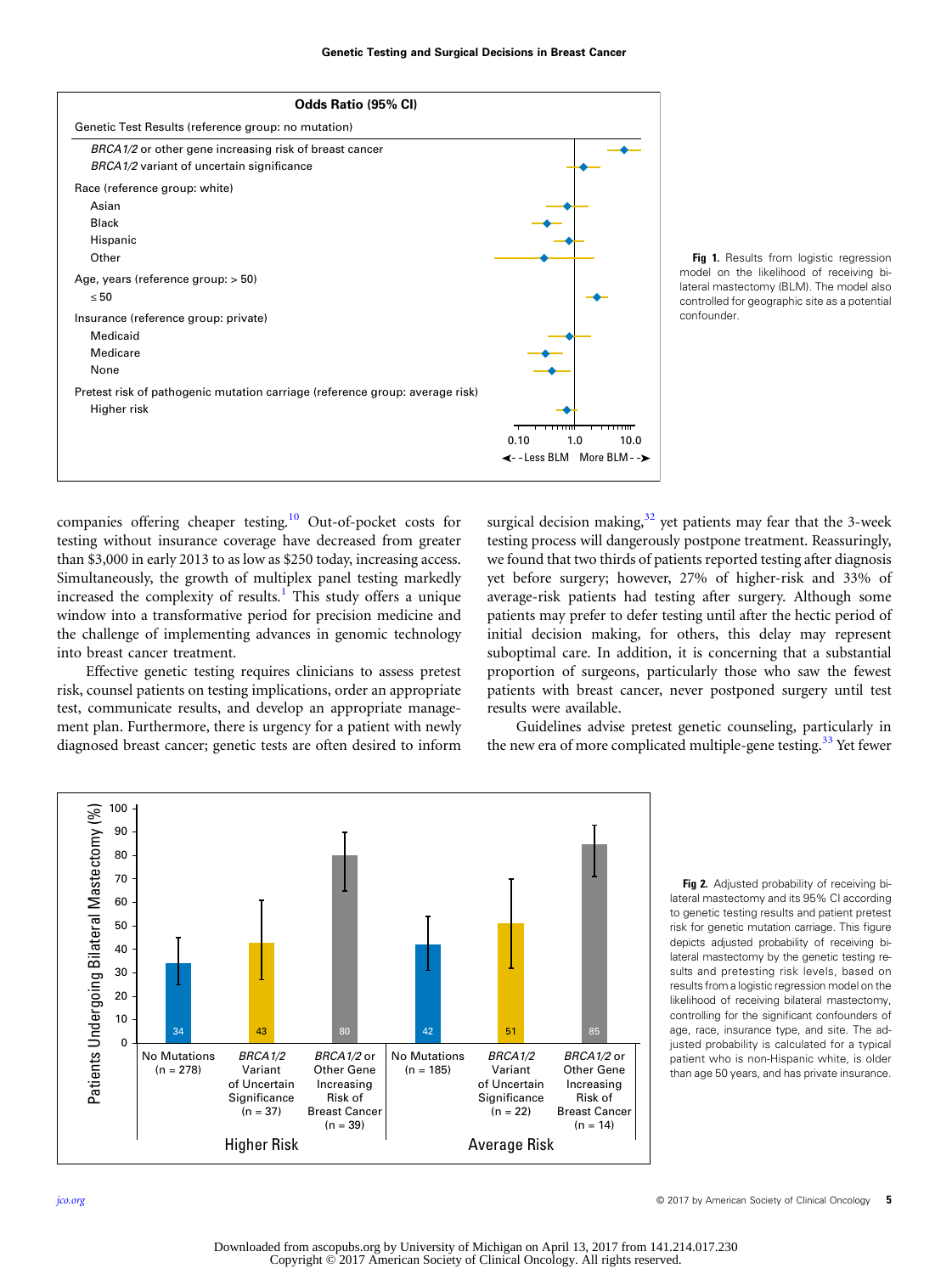### Kurian et al

<span id="page-5-0"></span>

Fig 3. Attending surgeons' perspectives on referral to genetic counseling, ordering genetic tests, and managing test results, according to surgeons' volume of newly diagnosed patients with breast cancer seen in the past year. BCS, breast-conserving surgery; VUS, variant of uncertain significance.

No. of Patients Newly Diagnosed With Breast Cancer Seen by Surgeon in Past 12 Months

than 20% of patients reported that a genetic counselor ordered their test; at least one quarter of surgeons rarely referred patients to genetic counseling and ordered testing without referral. Adequate pretest counseling may have been provided by other means, but this raises the possibility that only one in five patients received optimal pretest care. Of particular concern, lower-volume surgeons were least likely to refer to genetic counseling even though they were least confident about discussing testing. Higher-risk patients were similarly unlikely to have a genetic counselor order testing as average-risk patients (20%  $v$  17%, respectively). This may reflect the recognized shortage of genetic counselors nationwide<sup>[20](#page-6-0)</sup>; we lack information about surgeons' perceived access to genetic counseling services. However, our findings also suggest suboptimal triage of higher-risk patients to early counseling. It may be that clinicians fail to recognize higher-risk patients, consistent with our recent work.<sup>[23](#page-7-0)</sup> Although more patients met with a genetic counselor after testing, many reported no counselor contact. Although the causes of this shortfall remain to be defined, insurance status was the sole significant predictor of testing delay. This suggests a persistent cost barrier to effective testing for some patients, despite recent price reductions.<sup>[2](#page-6-0)</sup>

We and others have reported substantial recent increases in BLM use, which confers no survival advantage to most women.<sup>[34-36](#page-7-0)</sup> Women who carry pathogenic mutations in genes such as BRCA1/2 are the rare exceptions who may benefit from  $BLM.<sup>37-39</sup>$  $BLM.<sup>37-39</sup>$  $BLM.<sup>37-39</sup>$  Thus, it is essential that patients understand the meaning of their results and that BLM be discussed with mutation carriers but not recommended for women with negative or VUS results.<sup>[5](#page-6-0)</sup> However, we found that up to half of surgeons did not recognize this distinction, reporting no difference in their management of patients with BRCA1/2 VUS versus pathogenic mutations. This reinforces the urgent need to improve both surgeons' and patients' genetic knowledge. We found that BRCA1/2 mutation carriage predicted BLM receipt. Notably, however, patients with VUS frequently underwent BLM, particularly those with average pretest risk. The decision for BLM is a complicated one, with many de-terminants beyond second cancer risk.<sup>[26,40](#page-7-0)</sup> However, our findings raise concern that average-risk patients in particular may not have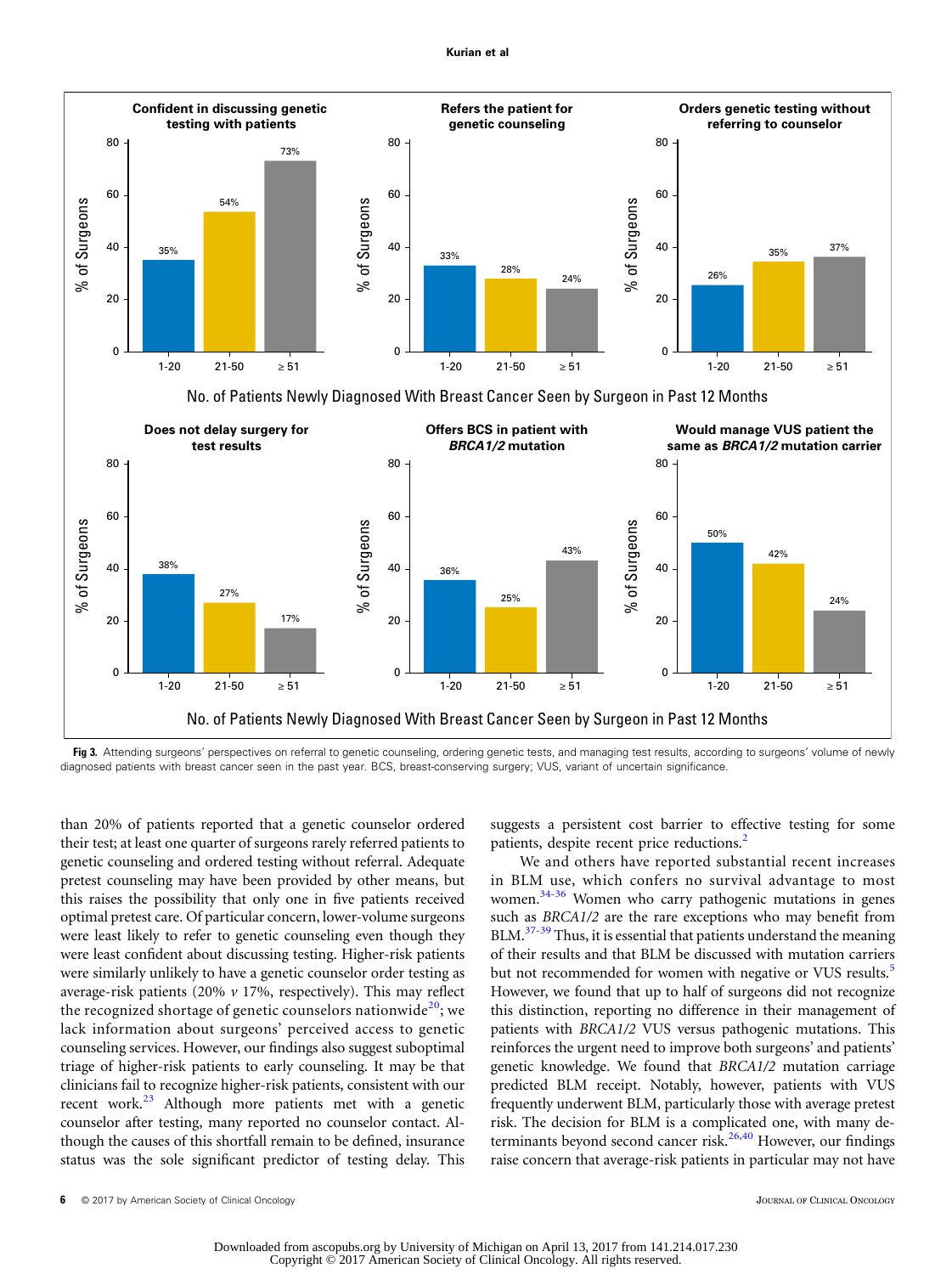<span id="page-6-0"></span>understood their VUS results; alternatively, their desire for BLM may not have been affected by test results. The findings highlight another dilemma—meeting the information needs of a growing number of patients who lack high risk yet desire testing nonetheless. This underscores the urgency to develop effective testing communication strategies for these patients.

Aspects of the study merit comment. Its strengths include a large diverse sample accrued immediately after a major testing expansion, detailed clinical information, survey data from patients and their attending surgeons, and a high participation rate. However, there were limitations. The source of testing data was patient report, which might be incorrect; however, we previously validated patient report of genetic testing in comparison with medical records in a diverse preliminary sample. Nonresponse may have biased results, but analyses weighted for survey nonresponse were used to address this bias. Relatively few patients had VUS or pathogenic mutation results of genetic testing. Results are limited to two large regions of the United States.

The need for physicians to engage with patients with breast cancer about genetic testing is growing rapidly. As the scope of analyzed genes and diseases expands, genetic counseling expertise is increasingly critical. $24$  However, our findings underscore the inadequate engagement of genetic counselors in breast cancer treatment. Addressing these problems will require expanding the genetic counselor workforce and new strategies to integrate counseling more efficiently into the rapid pace of treatment decision making. $41$ 

A busy cancer doctor's major challenge is to test the right patient for the right genes soon enough to guide time-sensitive treatment decisions such as BLM. Thus, a key priority is to improve clinicians' communication skills and support their assessment of patients' genetic risk and desire for testing. With more thorough understanding of patients' risk and interest, physicians can optimize triage by directing higher-risk patients to expedited genetic

counseling and interested average-risk patients to another form of discussion. This discussion might begin with a clinical decision support tool for average-risk patients, which could offer much of the information provided in a counseling session, yet reserve the scarce resource of timely in-person counseling for higher-risk patients who need it most. Our findings reinforce the need to address challenges in personalized communication about genetic testing. Clinicians' skill in communicating about precision medicine technologies will determine whether these advances translate into better care and outcomes.

# AUTHORS' DISCLOSURES OF POTENTIAL CONFLICTS OF INTEREST

Disclosures provided by the authors are available with this article at ico.org.

# AUTHOR CONTRIBUTIONS

Conception and design: Allison W. Kurian, Sarah T. Hawley, Monica Morrow, Reshma Jagsi, Steven J. Katz

Financial support: Allison W. Kurian, Sarah T. Hawley, Reshma Jagsi, Steven J. Katz

Administrative support: Steven J. Katz

Provision of study materials or patients: Ann S. Hamilton, Kevin C. Ward Collection and assembly of data: Yun Li, Ann S. Hamilton, Kevin C. Ward, M. Chandler McLeod

Data analysis and interpretation: Allison W. Kurian, Yun Li, Sarah T. Hawley, Monica Morrow, M. Chandler McLeod, Reshma Jagsi, Steven J. Katz

Manuscript writing: All authors

Final approval of manuscript: All authors

Accountable for all aspects of the work: All authors

### **REFERENCES**

1. Domchek SM, Bradbury A, Garber JE, et al: Multiplex genetic testing for cancer susceptibility: Out on the high wire without a net? J Clin Oncol 31: 1267-1270, 2013

2. Kurian AW, Ford JM: Multigene panel testing in oncology practice: How should we respond? JAMA Oncol 1:277-278, 2015

3. Evans DG, Wisely J, Clancy T, et al: Longer term effects of the Angelina Jolie effect: Increased risk-reducing mastectomy rates in BRCA carriers and other high-risk women. Breast Cancer Res 17:143, 2015

4. Noar SM, Althouse BM, Ayers JW, et al: Cancer information seeking in the digital age: Effects of Angelina Jolie's prophylactic mastectomy announcement. Med Decis Making 35:16-21, 2015

5. Daly MB, Pilarski R, Axilbund JE, et al: Genetic/familial high-risk assessment: Breast and Ovarian, Version 2.2015. J Natl Compr Canc Netw 14: 153-162, 2016

6. Desmond A, Kurian AW, Gabree M, et al: Clinical actionability of multigene panel testing for hereditary breast and ovarian cancer risk assessment. JAMA Oncol 1:943-951, 2015

7. Kurian AW, Hare EE, Mills MA, et al: Clinical evaluation of a multiple-gene sequencing panel for hereditary cancer risk assessment. J Clin Oncol 32: 2001-2009, 2014

8. LaDuca H, Stuenkel AJ, Dolinsky JS, et al: Utilization of multigene panels in hereditary cancer predisposition testing: Analysis of more than 2,000 patients. Genet Med 16:830-837, 2014

9. Maxwell KN, Wubbenhorst B, D'Andrea K, et al: Prevalence of mutations in a panel of breast cancer susceptibility genes in BRCA1/2-negative patients with early-onset breast cancer. Genet Med 17:630-638, 2015

10. Offit K, Bradbury A, Storm C, et al: Gene patents and personalized cancer care: Impact of the Myriad case on clinical oncology. J Clin Oncol 31: 2743-2748, 2013

11. Thompson ER, Rowley SM, Li N, et al: Panel testing for familial breast cancer: Calibrating the tension between research and clinical care. J Clin Oncol 34:1455-1459, 2016

12. Tung N, Lin NU, Kidd J, et al: Frequency of germline mutations in 25 cancer susceptibility genes in a sequential series of patients with breast cancer. J Clin Oncol 34:1460-1468, 2016

13. Couch FJ, Hart SN, Sharma P, et al: Inherited mutations in 17 breast cancer susceptibility genes among a large triple-negative breast cancer cohort unselected for family history of breast cancer. J Clin Oncol 33:304-311, 2015

14. Moreno L, Linossi C, Esteban I, et al: Germline BRCA testing is moving from cancer risk assessment to a predictive biomarker for targeting cancer therapeutics. Clin Transl Oncol 18:981-987, 2016

15. Bradbury AR, Patrick-Miller L, Domchek S: Multiplex genetic testing: Reconsidering utility and informed consent in the era of next-generation sequencing. Genet Med 17:97-98, 2015

16. Bradbury AR, Patrick-Miller L, Long J, et al: Development of a tiered and binned genetic counseling model for informed consent in the era of multiplex testing for cancer susceptibility. Genet Med 17:485-492, 2015

17. Stadler ZK, Schrader KA, Vijai J, et al: Cancer genomics and inherited risk. J Clin Oncol 32:687-698, 2014

18. Easton DF, Pharoah PD, Antoniou AC, et al: Gene-panel sequencing and the prediction of breastcancer risk. N Engl J Med 372:2243-2257, 2015

19. Balmaña J, Digiovanni L, Gaddam P, et al: Conflicting Interpretation of genetic variants and cancer risk by commercial laboratories as assessed by the Prospective Registry of Multiplex Testing. J Clin Oncol 34:4071-4078, 2016

20. Delikurt T, Williamson GR, Anastasiadou V, et al: A systematic review of factors that act as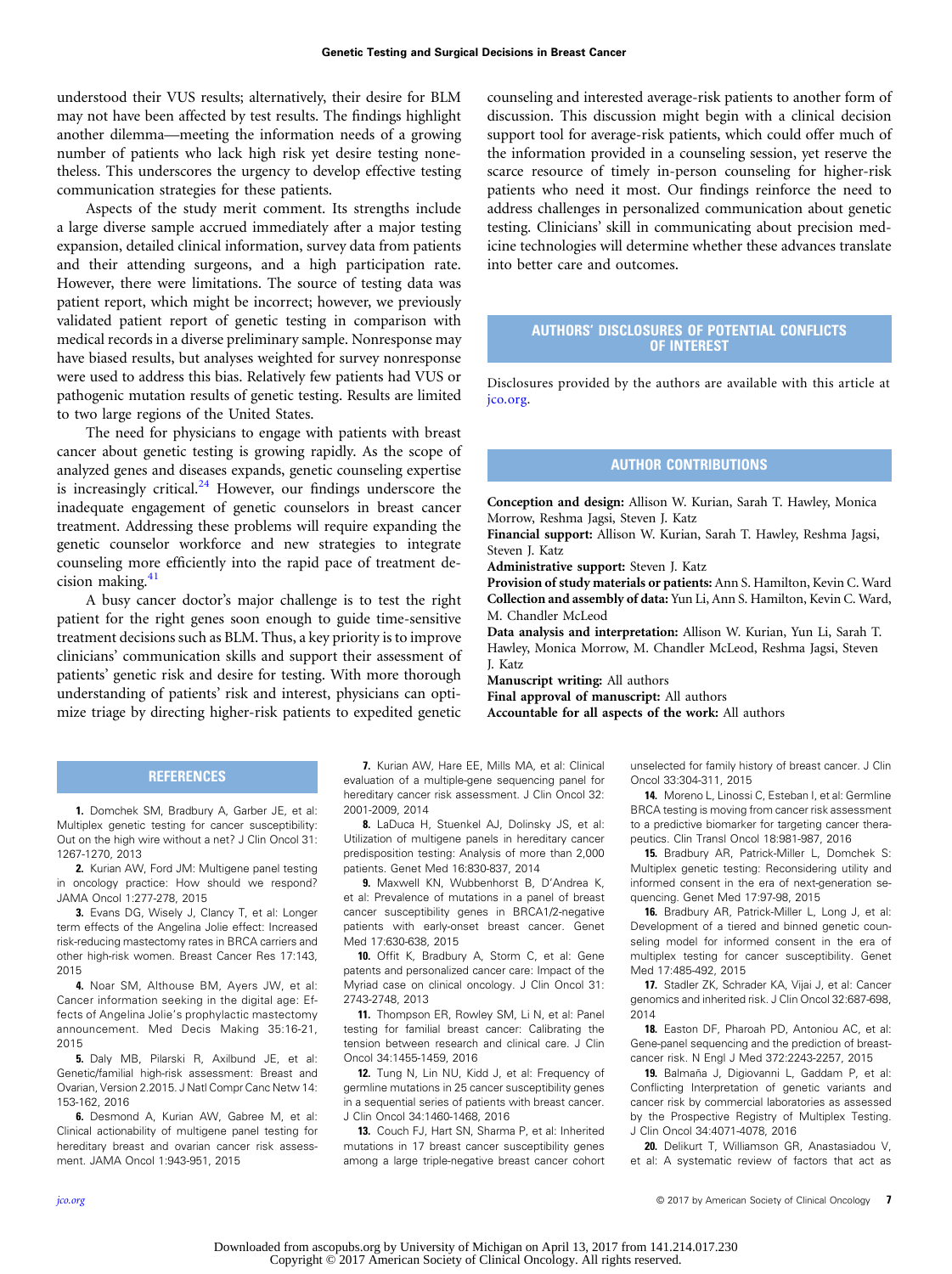<span id="page-7-0"></span>barriers to patient referral to genetic services. Eur J Hum Genet 23:739-745, 2015

21. Gray SW, Hicks-Courant K, Cronin A, et al: Physicians' attitudes about multiplex tumor genomic testing. J Clin Oncol 32:1317-1323, 2014

22. Yu PP, Vose JM, Haves DF: Genetic cancer susceptibility testing: Increased technology, increased complexity. J Clin Oncol 33:3533-3534, 2015

23. Kurian AW, Griffith KA, Hamilton AS, et al: Genetic testing and counseling among patients with newly diagnosed breast cancer. JAMA 317:531-534, 2017

24. Robson ME, Bradbury AR, Arun B, et al: American Society of Clinical Oncology policy statement update: Genetic and genomic testing for cancer susceptibility. J Clin Oncol 33:3660-3667, 2015

25. Hamilton AS, Hofer TP, Hawley ST, et al: Latinas and breast cancer outcomes: Population-based sampling, ethnic identity, and acculturation assessment. Cancer Epidemiol Biomarkers Prev 18: 2022-2029, 2009

26. Hawley ST, Jagsi R, Morrow M, et al: Social and clinical determinants of contralateral prophylactic mastectomy. JAMA Surg 149:582-589, 2014

27. Jagsi R, Griffith KA, Kurian AW, et al: Concerns about cancer risk and experiences with genetic testing in a diverse population of patients with breast cancer. J Clin Oncol 33:1584-1591, 2015

28. Dillman DA, Smyth JD, Christian LM: Internet, Mail, and Mixed-Mode Surveys: The Tailored Design Method (ed 3). Hoboken, NJ, John Wiley & Sons, 2009

29. Kish L: Survey Sampling. New York, NY, John Wiley & Sons, 1965

30. Kurian AW, Friese C, Bondarenko I, et al: Second opinions from medical oncologists for earlystage breast cancer: Prevalence and consequences. JAMA Oncol 3:391-397, 2017

31. Groves RM, Fowler F, Couper MP, et al: Survey Methodology (ed 2). New York, NY, John Wiley & Sons, 2009

32. Weitzel JN, McCaffrey SM, Nedelcu R, et al: Effect of genetic cancer risk assessment on surgical decisions at breast cancer diagnosis. Arch Surg 138: 1323-1329, 2003

33. Robson ME, Storm CD, Weitzel J, et al: American Society of Clinical Oncology policy statement update: Genetic and genomic testing for cancer susceptibility. J Clin Oncol 28:893-901, 2010

34. Kurian AW, Lichtensztajn DY, Keegan TH, et al: Use of and mortality after bilateral mastectomy compared with other surgical treatments for breast cancer in California, 1998-2011. JAMA 312:902-914, 2014

35. Tuttle TM, Habermann EB, Grund EH, et al: Increasing use of contralateral prophylactic mastectomy for breast cancer patients: A trend toward more aggressive surgical treatment. J Clin Oncol 25: 5203-5209, 2007

36. Tuttle TM, Jarosek S, Habermann EB, et al: Increasing rates of contralateral prophylactic mastectomy among patients with ductal carcinoma in situ. J Clin Oncol 27:1362-1367, 2009

37. Antoniou A, Pharoah PD, Narod S, et al: Average risks of breast and ovarian cancer associated with BRCA1 or BRCA2 mutations detected in case series unselected for family history: A combined analysis of 22 studies. Am J Hum Genet 72: 1117-1130, 2003

38. Domchek SM, Friebel TM, Singer CF, et al: Association of risk-reducing surgery in BRCA1 or BRCA2 mutation carriers with cancer risk and mortality. JAMA 304:967-975, 2010

39. Rebbeck TR, Friebel T, Lynch HT, et al: Bilateral prophylactic mastectomy reduces breast cancer risk in BRCA1 and BRCA2 mutation carriers: The PROSE Study Group. J Clin Oncol 22:1055-1062, 2004

40. Rosenberg SM, Tracy MS, Meyer ME, et al: Perceptions, knowledge, and satisfaction with contralateral prophylactic mastectomy among young women with breast cancer: A crosssectional survey. Ann Intern Med 159:373-381, 2013

41. Kinney AY, Butler KM, Schwartz MD, et al: Expanding access to BRCA1/2 genetic counseling with telephone delivery: A cluster randomized trial. J Natl Cancer Inst 106:dju328, 2014

#### **Affiliations**

Allison W. Kurian, Stanford University, Stanford; Ann S. Hamilton, Keck School of Medicine, University of Southern California, Los Angeles, CA; Yun Li, M. Chandler McLeod, and Steven J. Katz, University of Michigan, School of Public Health; Sarah T. Hawley, University of Michigan, Veterans Administration Center for Clinical Management Research, Ann Arbor Veterans Affairs Health Care System; Reshma Jagsi, University of Michigan, Center for Bioethics and Social Science in Medicine, Ann Arbor, MI; Kevin C. Ward, Emory University, Rollins School of Public Health, Atlanta, GA; and Monica Morrow, Memorial Sloan Kettering Cancer Center, New York, NY.

### **Support**

Supported by the National Cancer Institute (NCI) of the National Institutes of Health under Award No. P01CA163233 to the University of Michigan. The collection of cancer incidence data used in this study was supported by the California Department of Public Health pursuant to California Health and Safety Code Section 103885; Centers for Disease Control and Prevention's (CDC) National Program of Cancer Registries, under cooperative agreement 5NU58DP003862-04/DP003862; the NCI's SEER Program under Contract No. HHSN261201000140C awarded to the Cancer Prevention Institute of California, Contract No. HHSN261201000035C awarded to the University of Southern California, and Contract No. HHSN261201000034C awarded to the Public Health Institute. The collection of cancer incidence data in Georgia was supported by Contract No. HHSN261201300015I, Task Order No. HHSN26100006 from the NCI and cooperative agreement 5NU58DP003875-04-00 from the CDC.

### Prior Presentation

a - a - a

Presented in part at the 2016 San Antonio Breast Cancer Symposium, San Antonio, TX, December 6-10, 2016.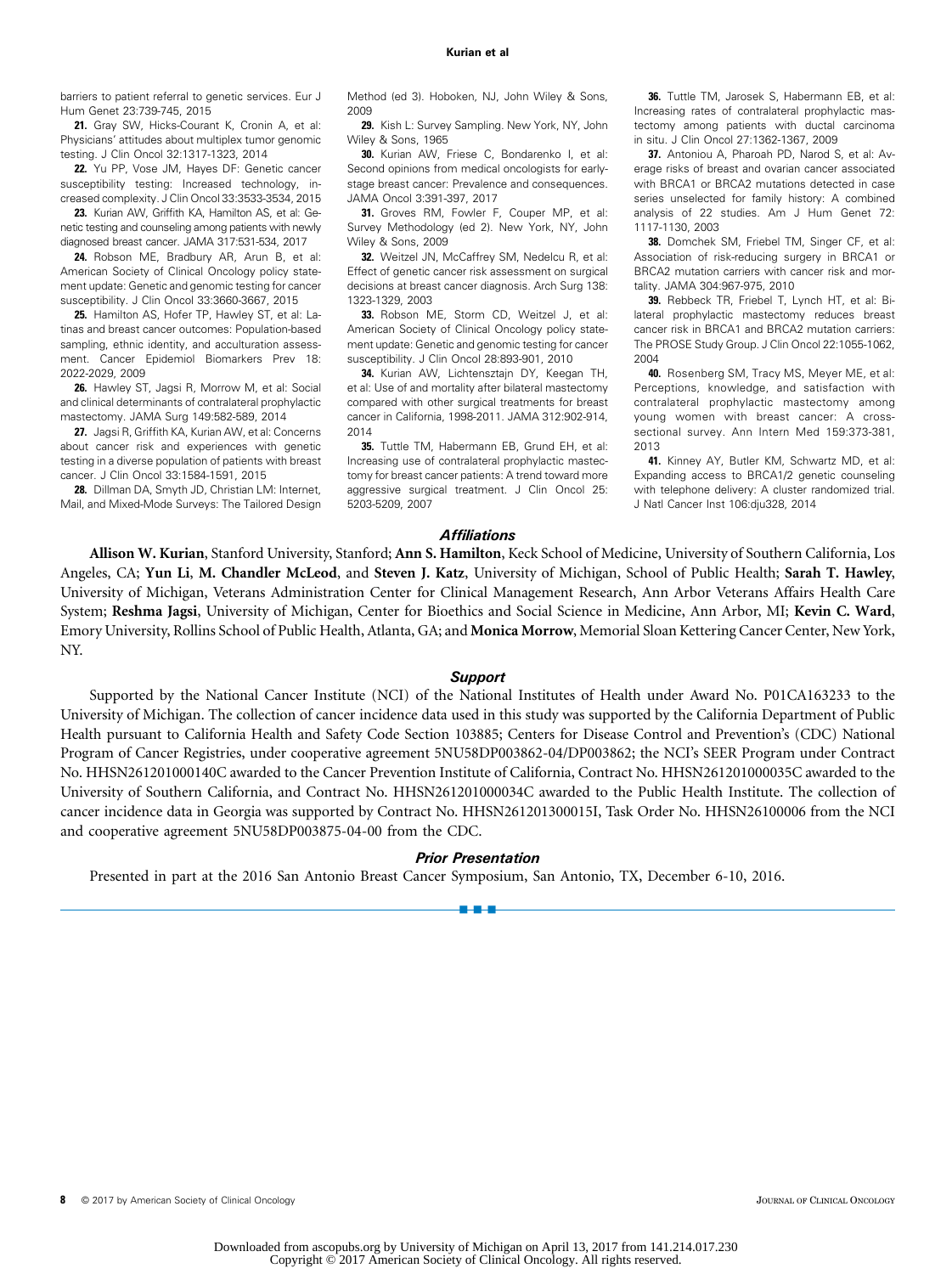### AUTHORS' DISCLOSURES OF POTENTIAL CONFLICTS OF INTEREST

### Gaps in Incorporating Germline Genetic Testing Into Treatment Decision-Making for Early-Stage Breast Cancer

The following represents disclosure information provided by authors of this manuscript. All relationships are considered compensated. Relationships are self-held unless noted. I = Immediate Family Member, Inst = My Institution. Relationships may not relate to the subject matter of this manuscript. For more information about ASCO's conflict of interest policy, please refer to [www.asco.org/rwc](http://www.asco.org/rwc) or [ascopubs.org/jco/site/ifc](http://ascopubs.org/jco/site/ifc).

Allison W. Kurian

Research Funding: Invitae, Myriad Genetics, Ambry Genetics, GenDx, Genomic Health

Yun Li No relationship to disclose

Ann S. Hamilton No relationship to disclose

Kevin C. Ward No relationship to disclose

Sarah T. Hawley No relationship to disclose Monica Morrow Honoraria: Genomic Health

M. Chandler McLeod No relationship to disclose

Reshma Jagsi Employment: University of Michigan Honoraria: International Journal of Radiation Oncology Biology Physics, Institute for Medical Education Consulting or Advisory Role: Eviti, Baptist Health Research Funding: AbbVie (Inst)

Steven J. Katz No relationship to disclose